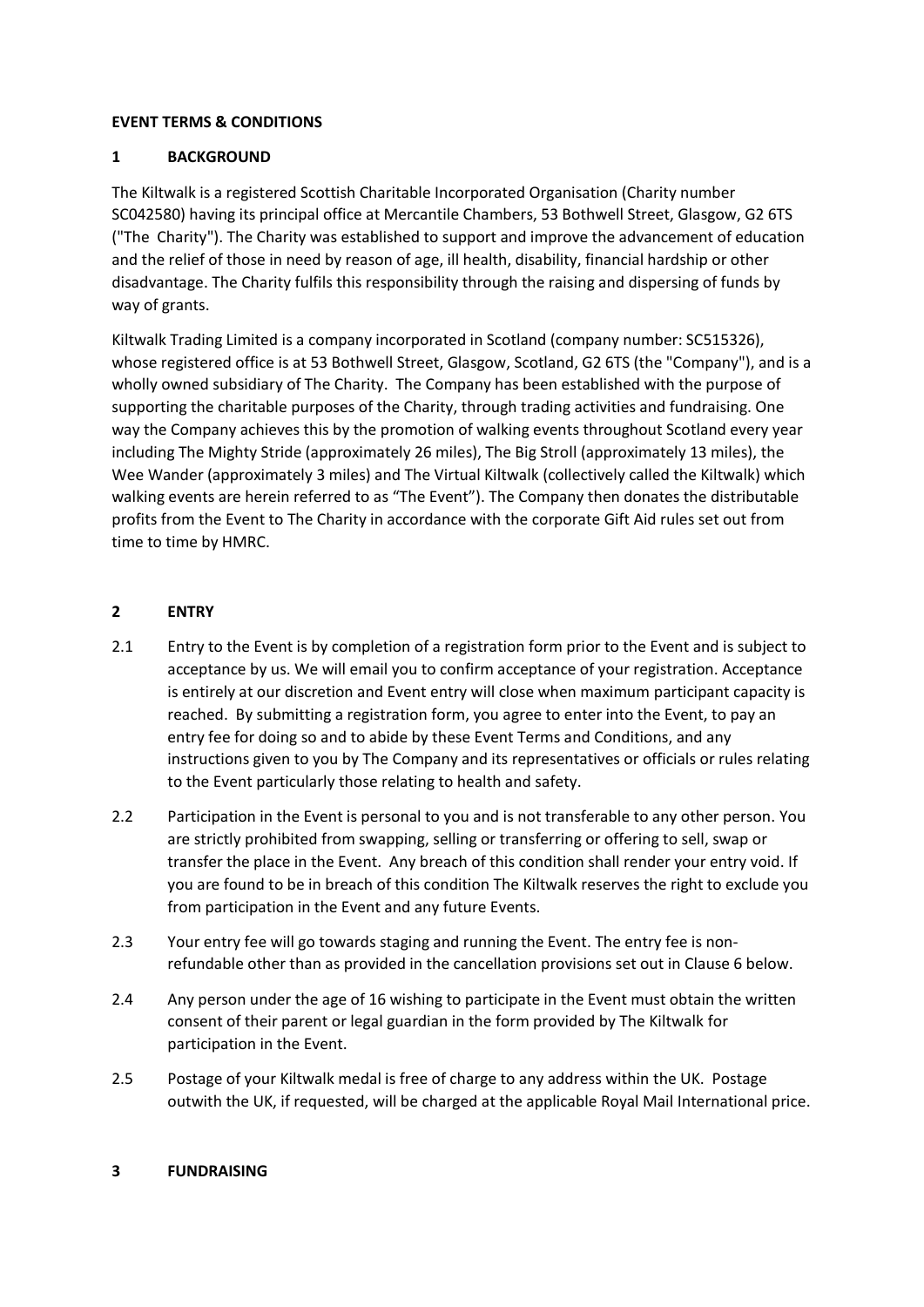- **3.1** By participating in the Event you will be raising funds for your chosen Scottish charity as selected by you during registration. Any funds that are unallocated to a specific charity, will be distributed via a third party acting as The Charity's distribution partner. For the current calendar year 2022 that third party will be the STV Children's Appeal.
- 3.2 Every pound which you raise for charity will be forwarded to your chosen charity or, where you have not chosen a charity, to a local cause selected by the distribution partner referred to above. All participants have a legal responsibility to ensure that all sponsorship monies/donations received for the Event are paid to The Charity for onward transmission to your chosen charity or local cause or, where you have not chosen a charity, to The Charity's distribution charity partner. Gift Aid on monies raised by you is retained by us and will go towards the staging and running of the Event.
- 3.3 Each year all funds raised by you are topped up by a pre-agreed percentage by one or more of our sponsors. The Fundraising top up for this current year 1st January 2022 to 31st December 2022 is 50% of the funds raised by any individual participant subject to a maximum top-up of £5000 per walker or donor. This is a cumulative limit per participant for Events in the above period. Donations received directly from a charity or a corporate entity (including match funding) are not eligible for the top-up. All fundraising top ups are subject to deadlines and The Charity's approval.

#### **4 EVENT PARTICIPATION & SAFETY**

- 4.1 You warrant that you will be sufficiently fit and healthy on the day of the Event to participate in the Event and that you will be participating at your own risk. You are responsible for your own medical condition. If you are in doubt about your ability to take part in the Event or if you have any medical condition, consult your doctor prior to commencing your exercise programme or taking part in the Event. The Charity, the Company and any other charities benefitting from the Event and the Event sponsors do not accept any liability for the health of any participant. Any participant unsure of their physical ability to take part in the Event must seek professional medical advice prior to the Event.
- 4.2 Age restrictions apply to all participants. Only participants aged 5 and above can take part in the Event.
- 4.3 You are recommended to wear sensible clothing and footwear suitable for participating in an event of the type you have entered, including warm and waterproof clothing if weather conditions so require.
- 4.4 The Charity and/or the Company and the Event officials reserve the right to refuse entry to the Event or to ask you to cease participation if either before or during the Event make repeated criticism of the Event its participants or organisers or anyone involved with the Event on social or other media which criticism may damage the reputation of the Charity.

Where entry is blocked or participation is ceased in accordance with this Clause we reserve the right to block your participation from any future Events.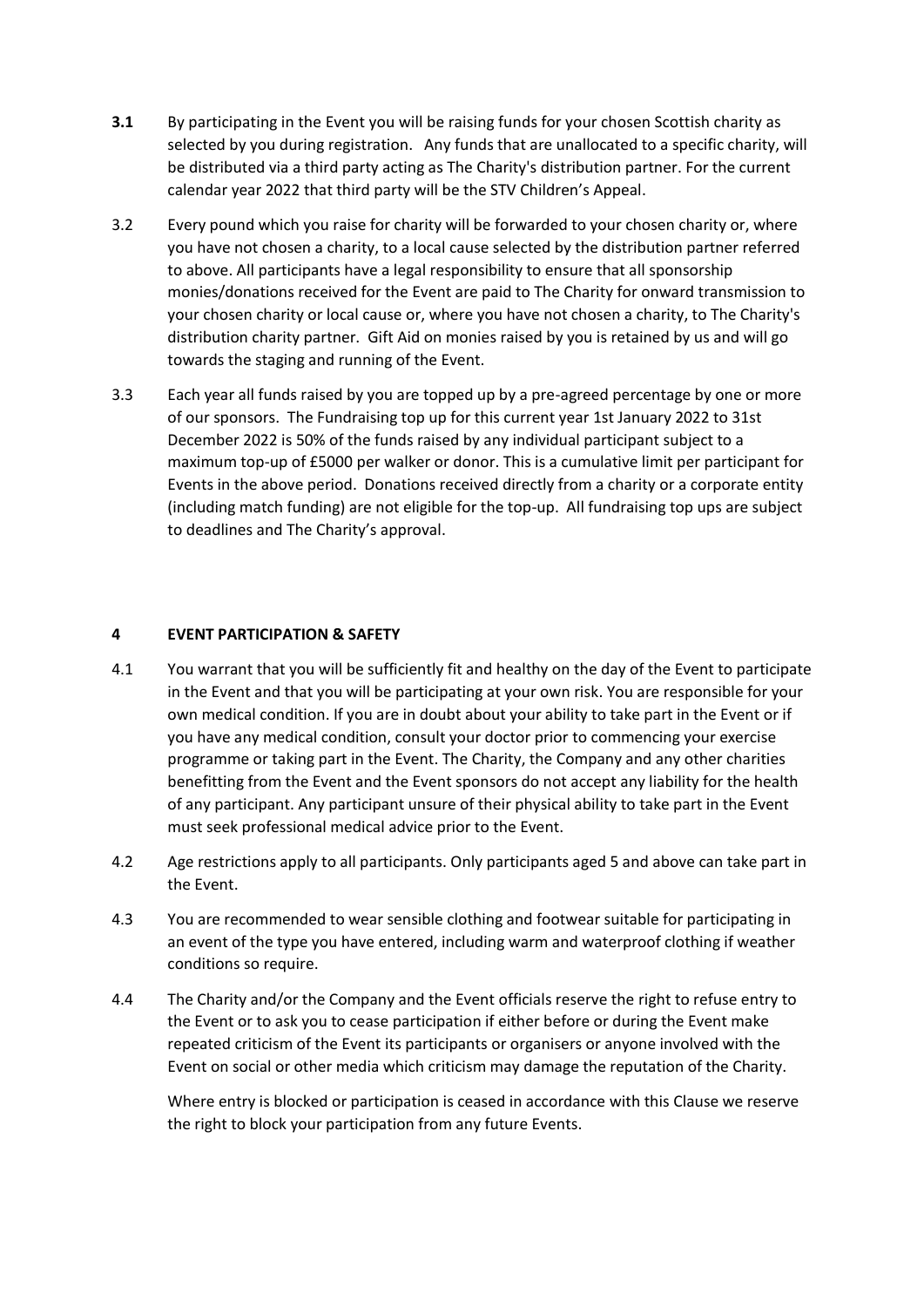#### 5. **CANCELLATION & CHANGES**

- 5.1 The Event is expected to take place on  $7<sup>th</sup>$  to 9<sup>th</sup> October 2022. However, The Charity and the Company reserves the right to change the exact date of the Event for any reason, including, without limitation, if advised to do so by local authorities or Police Scotland. No refunds or compensation will be paid to participants in these circumstances.
- 5.2 You should inform us immediately by contacting us on contactus@thekiltwalk.co.uk if you need to withdraw for any reason. If you do so, your entry fee will not be refunded but you will be permitted to have a guaranteed entry for the next year's Event subject to submitting a registration form and paying the entry fee. If you have obtained a place from a charity then the place will revert to the charity.
- 5.3 If you withdraw and request a refund from the event, we are required to confirm whether your donors would still like their donation to be paid to your chosen charity or if they would like a refund. Any donations paid to your chosen charity would not be eligible for fundraising top-up referred to in Clause 3.3 above.
- 5.4 We may cancel the Event if circumstances beyond our reasonable control arise, including, without limitation, epidemic or pandemic threat, war, civil or political unrest, terrorism, inclement weather conditions or any other unforeseen circumstances. In such circumstances we will, if practicable, provide written notice of cancellation to the address given by you. In the event that written notice is not practicable due to the timescales involved we will use reasonable endeavours to provide other suitable methods of notice which may include, email, mobile phone, text message, social media, television and/or radio broadcasts. Whilst you will receive a refund of the entry fee we will have no responsibility for any costs incurred as a result of cancellation including any travel or accommodation costs.

## 6. **USE OF IMAGES**

By registering for the Event, you are deemed to have given your consent for the publication of images or recordings taken by us or uploaded onto social media and their use by us and those authorised by us in any way which we may see fit now or in the future including but not limited to film, broadcast, radio, TV, publications and publicity. Any audio, visual, or audio-visual recordings that you make of the Event or any part of it are for personal use only and cannot be used for any commercial purpose.

## 7. **DATA PROTECTION**

7.1 The personal information on the registration form (including any sensitive personal data) and any other personal information you pass us whether through forms you complete, emails, texts or other communication with us is processed to enable us to organise, stage and administer the Event including but not limited to for the following purposes:

\* to assess an applicant's suitability to participate in the Event;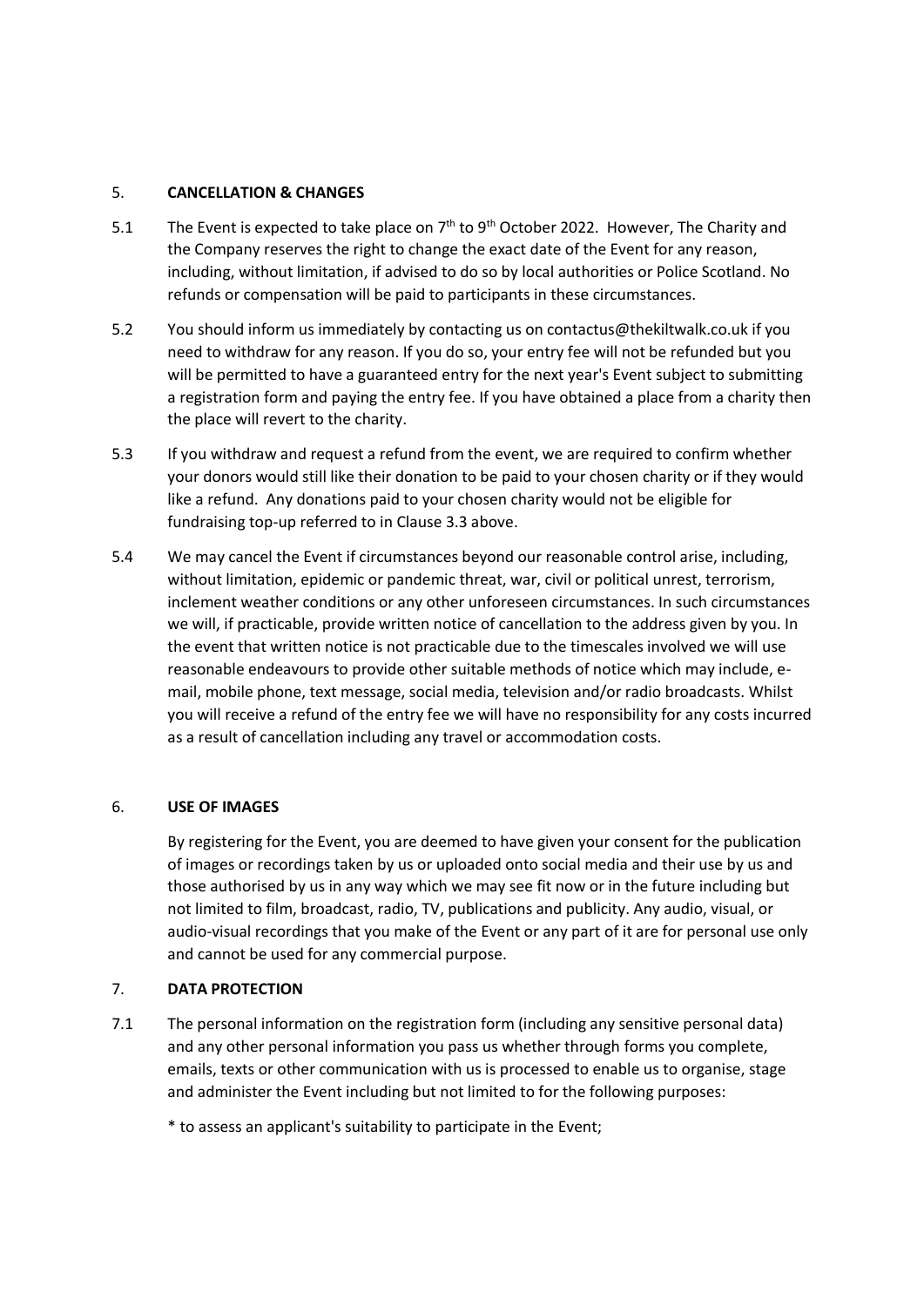\* to make arrangements in connection with the Event, including but not limited to: booking and payment arrangements and provide you with training information and Event updates; and

\* to ensure the safety and security of all participants in the Event, including but not limited to health and safety purposes.

Both the Charity and the Company act in accordance with the data protection legislation including storing your personal information securely. Full details of what we do with your personal information can be found in our privacy statement at www.thekiltwalk.co.uk/privacy

- 7.2 By selecting a charity or cause to receive your fundraising, you agree that we will share my name, address, e-mail address, telephone number and the amount raised by you with your selected charity or local cause to allow them to acknowledge receipt of your fundraising and to contact you by letter, e-mail and telephone with information about them and future events organised by them or in which they are involved. The holding of such information by your chosen charity will be subject to their privacy policy and it is your responsibility to familiarise yourself with this. We have no responsibility for what your chosen charity does with that information.
- 7.3 You agree that your personal information may be anonymised and the anonymised data may be used in connection with the compilation of statistical information and to improve health and safety procedures at future Events.

#### **8 LIABILITY**

- 8.1 In no event shall we be liable to you whether for breach of contract, any delictual act or omission (including negligence) or otherwise, under or in connection with these Terms and Conditions of Entry for any:
	- \* loss or damage
	- \* loss of profit
	- \* loss of reputation
	- \* loss of business, revenue or goodwill;
	- \* loss of anticipated savings
	- \* pledges made on your behalf or by you to charity

\* consequential or indirect loss or damage, regardless of whether the loss or damage: (a) would arise in the ordinary course of events; (b) is reasonably foreseeable; or (c) is in the contemplation of the parties, or otherwise.

8.2 You shall indemnify us and keep us indemnified against any claim made against us by a third party for death, personal injury or damage to property arising out of or in connection with you negligent actions or omissions whilst participating in the Event.